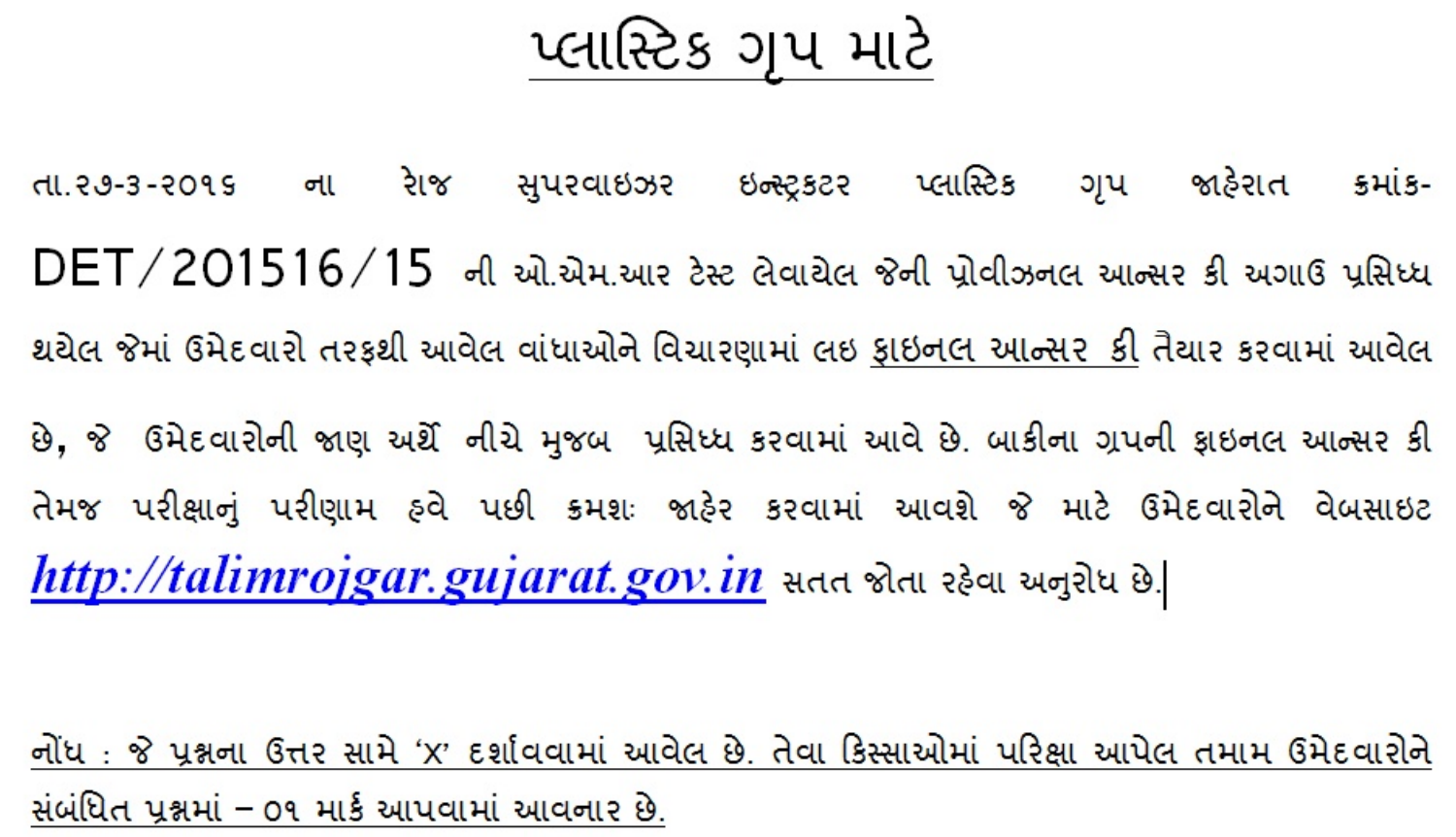| ITI_Supervisor_Instructor_Exam |                         |  |                |                         |                        |                |                         |  |                |              |
|--------------------------------|-------------------------|--|----------------|-------------------------|------------------------|----------------|-------------------------|--|----------------|--------------|
| Subject: Plastics              |                         |  |                |                         |                        |                |                         |  |                |              |
| Exam Date: 27/03/2016          |                         |  |                |                         |                        |                |                         |  |                |              |
|                                |                         |  |                |                         | <b>Final Answerkey</b> |                |                         |  |                |              |
| A                              | Key_A                   |  | B              | Key_B                   |                        | $\mathbf c$    | Key_C                   |  | D              | Key_D        |
| $\overline{\mathbf{1}}$        | $\overline{\mathbf{X}}$ |  | $\mathbf{1}$   | $\mathsf{C}$            |                        | $\mathbf{1}$   | Α                       |  | $\mathbf{1}$   | C            |
| $\overline{2}$                 | $\mathsf{C}$            |  | $\overline{2}$ | B                       |                        | $\overline{2}$ | D                       |  | $\overline{2}$ | D            |
| 3                              | $\mathsf{C}$            |  | 3              | B                       |                        | 3              | D                       |  | 3              | A            |
| 4                              | B                       |  | 4              | A                       |                        | 4              | B                       |  | 4              | D            |
| 5                              | D                       |  | 5              | A                       |                        | 5              | A                       |  | 5              | Α            |
| 6                              | D                       |  | 6              | D                       |                        | 6              | A                       |  | 6              | B            |
| 7                              | B                       |  | 7              | B                       |                        | 7              | $\mathsf{C}$            |  | 7              | В            |
| 8                              | D                       |  | 8              | D                       |                        | 8              | A                       |  | 8              | $\mathsf{C}$ |
| 9                              | B                       |  | 9              | $\mathsf{C}$            |                        | 9              | $\mathsf{C}$            |  | 9              | D            |
| 10                             | D                       |  | 10             | D                       |                        | 10             | A                       |  | 10             | Α            |
| 11                             | $\mathsf{C}$            |  | 11             | $\overline{\mathsf{X}}$ |                        | 11             | $\mathsf{C}$            |  | 11             | B            |
| 12                             | D                       |  | 12             | $\mathsf{C}$            |                        | 12             | B                       |  | 12             | $\mathsf{C}$ |
| 13                             | Α                       |  | 13             | $\mathsf{C}$            |                        | 13             | B                       |  | 13             | Α            |
| 14                             | D                       |  | 14             | B                       |                        | 14             | A                       |  | 14             | $\mathsf C$  |
| 15                             | A                       |  | 15             | D                       |                        | 15             | A                       |  | 15             | D            |
| 16                             | B                       |  | 16             | D                       |                        | 16             | D                       |  | 16             | C            |
| 17                             | B                       |  | 17             | B                       |                        | 17             | B                       |  | 17             | A            |
| 18                             | $\mathsf C$             |  | 18             | D                       |                        | 18             | D                       |  | 18             | B            |
| 19                             | D                       |  | 19             | B                       |                        | 19             | $\mathsf{C}$            |  | 19             | B            |
| 20                             | A                       |  | 20             | D                       |                        | 20             | D                       |  | 20             | C            |
| 21                             | B                       |  | 21             | $\mathsf{C}$            |                        | 21             | $\overline{\mathbf{X}}$ |  | 21             | A            |
| 22                             | $\mathsf C$             |  | 22             | D                       |                        | 22             | C                       |  | 22             | D            |
| 23                             | A                       |  | 23             | A                       |                        | 23             | $\mathsf{C}$            |  | 23             | D            |
| 24                             | $\mathsf{C}$            |  | 24             | D                       |                        | 24             | B                       |  | 24             | B            |
| 25                             | D                       |  | 25             | Α                       |                        | 25             | D                       |  | 25             | Α            |
| 26                             | $\mathsf C$             |  | 26             | Β                       |                        | 26             | D                       |  | 26             | Α            |
| 27                             | A                       |  | 27             | В                       |                        | 27             | B                       |  | 27             | С            |
| 28                             | B                       |  | 28             | C                       |                        | 28             | D                       |  | 28             | Α            |
| 29                             | В                       |  | 29             | D                       |                        | 29             | B                       |  | 29             | C            |
| 30                             | $\mathsf{C}$            |  | 30             | Α                       |                        | 30             | D                       |  | 30             | Α            |
| 31                             | Α                       |  | 31             | B                       |                        | 31             | $\mathsf C$             |  | 31             | C            |
| 32                             | D                       |  | 32             | $\mathsf{C}$            |                        | 32             | D                       |  | 32             | B            |
| 33                             | D                       |  | 33             | А                       |                        | 33             | Α                       |  | 33             | B            |
| 34                             | B                       |  | 34             | $\mathsf C$             |                        | 34             | D                       |  | 34             | A            |
| 35                             | A                       |  | 35             | D                       |                        | 35             | Α                       |  | 35             | A            |
| 36                             | Α                       |  | 36             | $\mathsf C$             |                        | 36             | B                       |  | 36             | D            |
| 37                             | C                       |  | 37             | Α                       |                        | 37             | B                       |  | 37             | B            |
| 38                             | A                       |  | 38             | B                       |                        | 38             | $\mathsf C$             |  | 38             | D            |
| 39                             | $\mathsf C$             |  | 39             | B                       |                        | 39             | D                       |  | 39             | С            |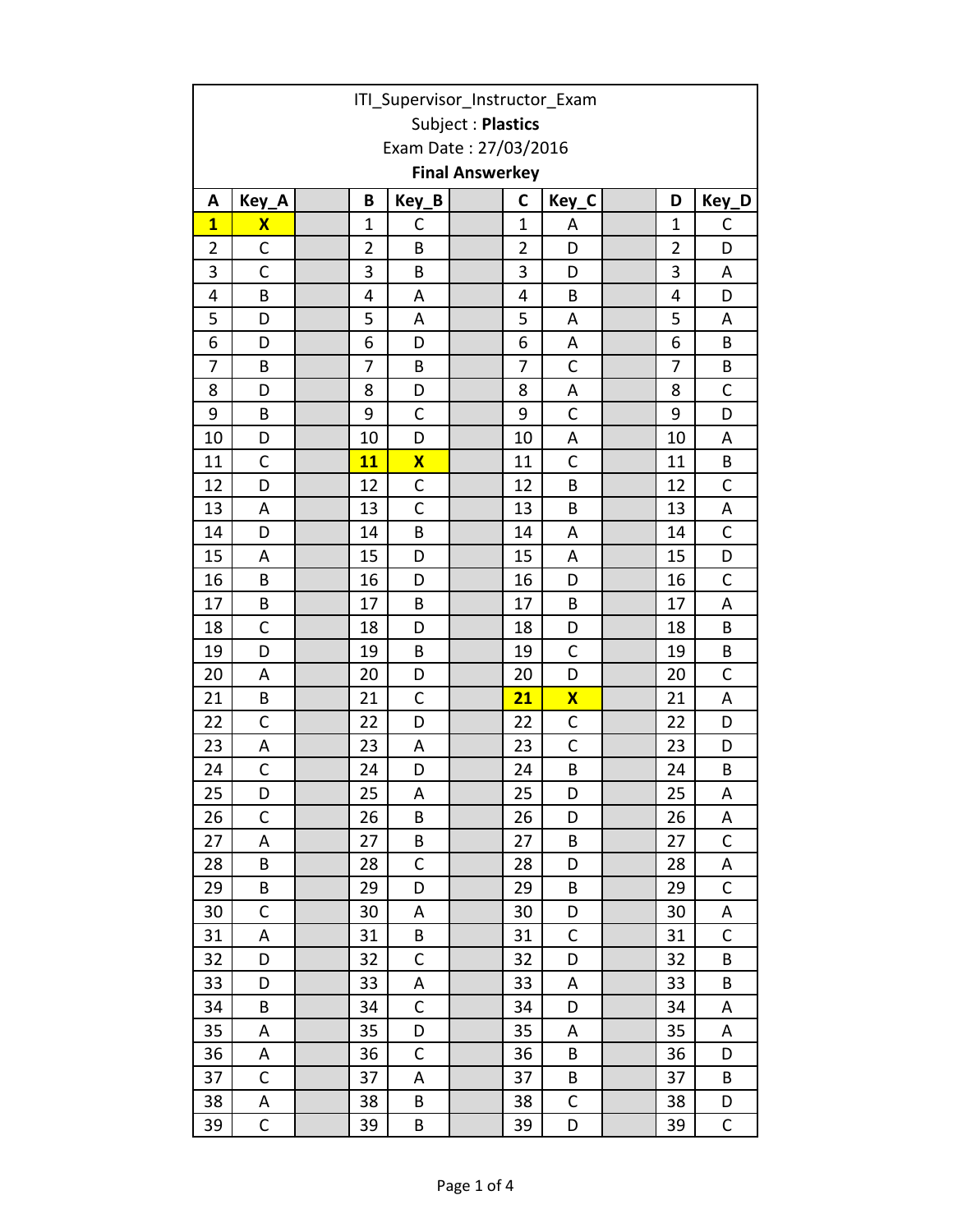| ITI_Supervisor_Instructor_Exam |              |  |    |              |  |    |              |  |    |                           |  |
|--------------------------------|--------------|--|----|--------------|--|----|--------------|--|----|---------------------------|--|
| Subject: Plastics              |              |  |    |              |  |    |              |  |    |                           |  |
| Exam Date: 27/03/2016          |              |  |    |              |  |    |              |  |    |                           |  |
| <b>Final Answerkey</b>         |              |  |    |              |  |    |              |  |    |                           |  |
| A                              | Key_A        |  | B  | Key_B        |  | C  | Key_C        |  | D  | Key_D                     |  |
| 40                             | A            |  | 40 | $\mathsf C$  |  | 40 | Α            |  | 40 | D                         |  |
| 41                             | $\mathsf{C}$ |  | 41 | A            |  | 41 | B            |  | 41 | $\boldsymbol{\mathsf{X}}$ |  |
| 42                             | B            |  | 42 | D            |  | 42 | $\mathsf C$  |  | 42 | $\mathsf C$               |  |
| 43                             | B            |  | 43 | D            |  | 43 | A            |  | 43 | $\mathsf{C}$              |  |
| 44                             | Α            |  | 44 | B            |  | 44 | $\mathsf C$  |  | 44 | B                         |  |
| 45                             | A            |  | 45 | A            |  | 45 | D            |  | 45 | D                         |  |
| 46                             | D            |  | 46 | A            |  | 46 | $\mathsf{C}$ |  | 46 | D                         |  |
| 47                             | B            |  | 47 | $\mathsf{C}$ |  | 47 | A            |  | 47 | B                         |  |
| 48                             | D            |  | 48 | A            |  | 48 | B            |  | 48 | D                         |  |
| 49                             | $\mathsf{C}$ |  | 49 | $\mathsf{C}$ |  | 49 | B            |  | 49 | B                         |  |
| 50                             | D            |  | 50 | Α            |  | 50 | C            |  | 50 | D                         |  |
| 51                             | A            |  | 51 | $\mathsf{C}$ |  | 51 | B            |  | 51 | A                         |  |
| 52                             | C            |  | 52 | B            |  | 52 | A            |  | 52 | D                         |  |
| 53                             | D            |  | 53 | A            |  | 53 | D            |  | 53 | C                         |  |
| 54                             | A            |  | 54 | $\mathsf{C}$ |  | 54 | B            |  | 54 | A                         |  |
| 55                             | A            |  | 55 | B            |  | 55 | D            |  | 55 | C                         |  |
| 56                             | $\mathsf{C}$ |  | 56 | A            |  | 56 | Α            |  | 56 | D                         |  |
| 57                             | B            |  | 57 | D            |  | 57 | $\mathsf{C}$ |  | 57 | С                         |  |
| 58                             | D            |  | 58 | A            |  | 58 | A            |  | 58 | B                         |  |
| 59                             | Α            |  | 59 | $\mathsf{C}$ |  | 59 | $\mathsf{C}$ |  | 59 | D                         |  |
| 60                             | A            |  | 60 | $\mathsf{C}$ |  | 60 | $\mathsf{C}$ |  | 60 | A                         |  |
| 61                             | A            |  | 61 | A            |  | 61 | $\mathsf{C}$ |  | 61 | B                         |  |
| 62                             | D            |  | 62 | $\mathsf{C}$ |  | 62 | B            |  | 62 | B                         |  |
| 63                             | C            |  | 63 | D            |  | 63 | A            |  | 63 | В                         |  |
| 64                             | Α            |  | 64 | Α            |  | 64 | $\mathsf{C}$ |  | 64 | D                         |  |
| 65                             | С            |  | 65 | Α            |  | 65 | B            |  | 65 | B                         |  |
| 66                             | D            |  | 66 | $\mathsf{C}$ |  | 66 | Α            |  | 66 | A                         |  |
| 67                             | $\mathsf{C}$ |  | 67 | B            |  | 67 | D            |  | 67 | D                         |  |
| 68                             | B            |  | 68 | D            |  | 68 | А            |  | 68 | Α                         |  |
| 69                             | D            |  | 69 | A            |  | 69 | $\mathsf{C}$ |  | 69 | D                         |  |
| 70                             | Α            |  | 70 | A            |  | 70 | $\mathsf C$  |  | 70 | A                         |  |
| 71                             | B            |  | 71 | Α            |  | 71 | Α            |  | 71 | B                         |  |
| 72                             | B            |  | 72 | D            |  | 72 | $\mathsf C$  |  | 72 | Α                         |  |
| 73                             | B            |  | 73 | $\mathsf{C}$ |  | 73 | D            |  | 73 | D                         |  |
| 74                             | D            |  | 74 | А            |  | 74 | Α            |  | 74 | В                         |  |
| 75                             | B            |  | 75 | $\mathsf{C}$ |  | 75 | A            |  | 75 | D                         |  |
| 76                             | A            |  | 76 | D            |  | 76 | C            |  | 76 | A                         |  |
| 77                             | D            |  | 77 | $\mathsf C$  |  | 77 | B            |  | 77 | С                         |  |
| 78                             | Α            |  | 78 | В            |  | 78 | D            |  | 78 | Α                         |  |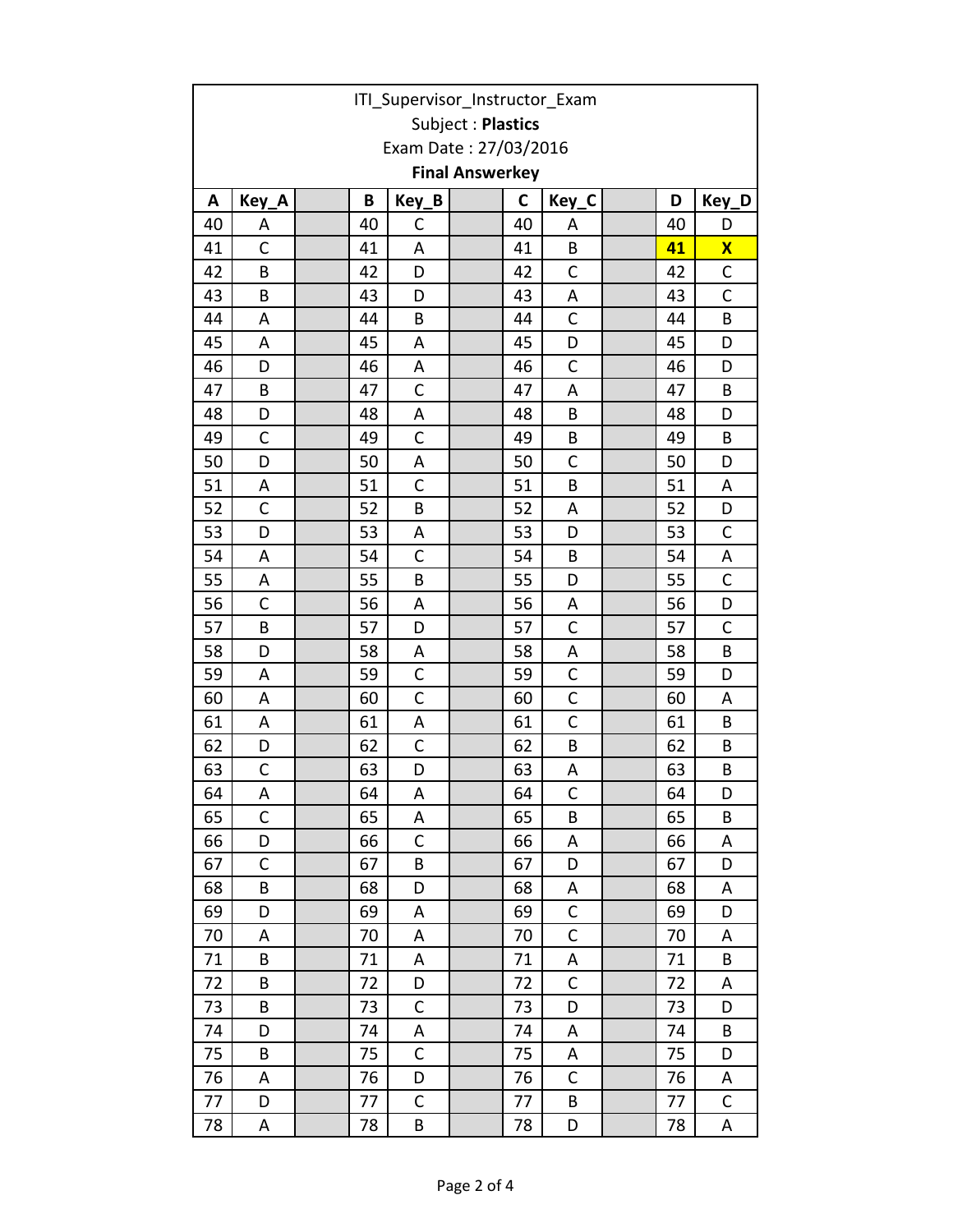| ITI_Supervisor_Instructor_Exam |                |  |     |              |  |             |                         |  |     |              |  |
|--------------------------------|----------------|--|-----|--------------|--|-------------|-------------------------|--|-----|--------------|--|
| Subject: Plastics              |                |  |     |              |  |             |                         |  |     |              |  |
| Exam Date: 27/03/2016          |                |  |     |              |  |             |                         |  |     |              |  |
| <b>Final Answerkey</b>         |                |  |     |              |  |             |                         |  |     |              |  |
| A                              | Key_A          |  | B   | Key_B        |  | $\mathbf c$ | Key_C                   |  | D   | Key_D        |  |
| 79                             | D              |  | 79  | D            |  | 79          | Α                       |  | 79  | C            |  |
| 80                             | A              |  | 80  | Α            |  | 80          | A                       |  | 80  | $\mathsf C$  |  |
| 81                             | B              |  | 81  | B            |  | 81          | A                       |  | 81  | $\mathsf{C}$ |  |
| 82                             | A              |  | 82  | B            |  | 82          | D                       |  | 82  | B            |  |
| 83                             | D              |  | 83  | B            |  | 83          | C                       |  | 83  | А            |  |
| 84                             | B              |  | 84  | D            |  | 84          | А                       |  | 84  | C            |  |
| 85                             | D              |  | 85  | B            |  | 85          | $\mathsf{C}$            |  | 85  | B            |  |
| 86                             | A              |  | 86  | A            |  | 86          | D                       |  | 86  | A            |  |
| 87                             | C              |  | 87  | D            |  | 87          | $\mathsf C$             |  | 87  | D            |  |
| 88                             | A              |  | 88  | A            |  | 88          | B                       |  | 88  | Α            |  |
| 89                             | C              |  | 89  | D            |  | 89          | D                       |  | 89  | С            |  |
| 90                             | $\mathsf{C}$   |  | 90  | А            |  | 90          | Α                       |  | 90  | C            |  |
| 91                             | $\mathsf{C}$   |  | 91  | B            |  | 91          | B                       |  | 91  | A            |  |
| 92                             | B              |  | 92  | A            |  | 92          | B                       |  | 92  | $\mathsf{C}$ |  |
| 93                             | A              |  | 93  | D            |  | 93          | B                       |  | 93  | D            |  |
| 94                             | $\mathsf{C}$   |  | 94  | B            |  | 94          | D                       |  | 94  | Α            |  |
| 95                             | B              |  | 95  | D            |  | 95          | B                       |  | 95  | Α            |  |
| 96                             | Α              |  | 96  | А            |  | 96          | Α                       |  | 96  | C            |  |
| 97                             | D              |  | 97  | $\mathsf{C}$ |  | 97          | D                       |  | 97  | B            |  |
| 98                             | А              |  | 98  | А            |  | 98          | А                       |  | 98  | D            |  |
| 99                             | $\mathsf{C}$   |  | 99  | $\mathsf{C}$ |  | 99          | D                       |  | 99  | A            |  |
| 100                            | $\mathsf{C}$   |  | 100 | $\mathsf{C}$ |  | 100         | Α                       |  | 100 | Α            |  |
| 101                            | C              |  | 101 | B            |  | 101         | A                       |  | 101 | Α            |  |
| 102                            | D              |  | 102 | D            |  | <b>102</b>  | $\overline{\mathbf{X}}$ |  | 102 | $\mathsf{C}$ |  |
| 103                            | A              |  | 103 | C            |  | <b>103</b>  | $\overline{c}$          |  | 103 | Α            |  |
| 104                            | Β              |  | 104 | D            |  | 104         | $\mathsf C$             |  | 104 | C            |  |
| 105                            | C              |  | 105 | D            |  | 105         | D                       |  | 105 | B            |  |
| 106                            | $\mathsf{C}$   |  | 106 | $\mathsf C$  |  | 106         | D                       |  | 106 | С            |  |
| 107                            | A              |  | 107 | A            |  | 107         | C                       |  | 107 | $\mathsf{C}$ |  |
| 108                            | $\mathsf C$    |  | 108 | $\mathsf{C}$ |  | 108         | Β                       |  | 108 | D            |  |
| 109                            | $\overline{C}$ |  | 109 | B            |  | 109         | $\mathsf{C}$            |  | 109 | A            |  |
| 110                            | B              |  | 110 | $\mathsf C$  |  | 110         | D                       |  | 110 | C            |  |
| 111                            | Α              |  | 111 | $\mathsf{C}$ |  | 111         | B                       |  | 111 | D            |  |
| 112                            | C              |  | 112 | D            |  | 112         | D                       |  | 112 | D            |  |
| 113                            | А              |  | 113 | A            |  | 113         | $\mathsf{C}$            |  | 113 | B            |  |
| 114                            | С              |  | 114 | B            |  | 114         | D                       |  | 114 | C            |  |
| 115                            | B              |  | 115 | $\mathsf{C}$ |  | 115         | D                       |  | 115 | B            |  |
| 116                            | $\mathsf{C}$   |  | 116 | $\mathsf{C}$ |  | 116         | $\mathsf C$             |  | 116 | C            |  |
| 117                            | $\mathsf C$    |  | 117 | Α            |  | 117         | Α                       |  | 117 | C            |  |